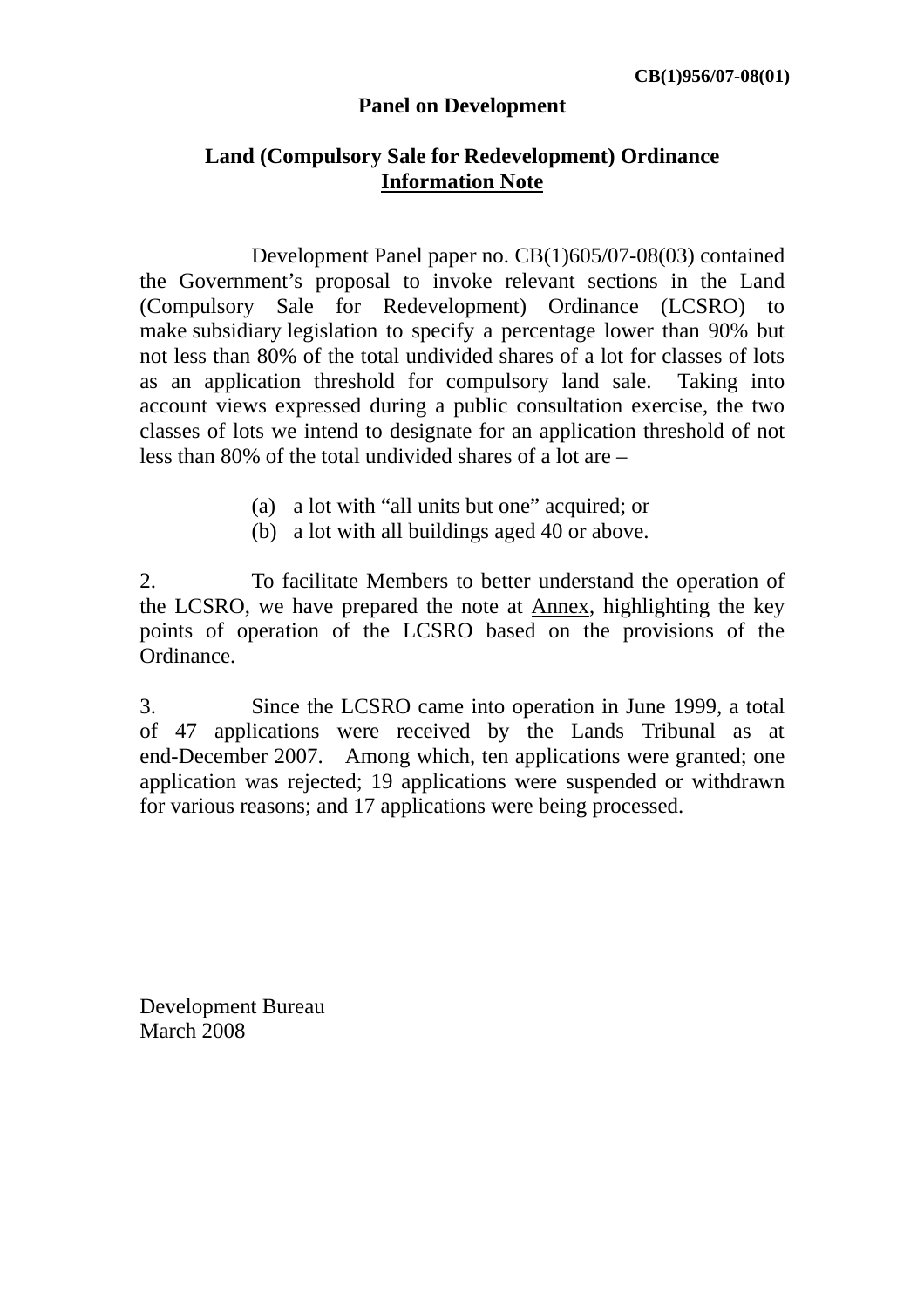## **Land (Compulsory Sale for Redevelopment) Ordinance**

Based on the provisions of the Land (Compulsory Sale for Redevelopment) Ordinance (LCSRO), the following highlights the key points of operation of the Ordinance. The numbers in square brackets denote the section number of the Ordinance.

## **1. Application to Lands Tribunal**

- 1.1 Majority owner(s)-
	- (a) own not less than 90% of undivided shares in a lot (for the calculation of the percentage of undivided shares of an owner, any undivided shares in respect of common parts of the lot will be excluded); or  $[s3(1) \& s3(7)(a)]$
	- (b) own an average of not less than 90% of undivided shares in two or more lots connected by a staircase for common use by the occupiers  $[s3(2)(b)].$
- 1.2 Majority owners to- [s3(3)]
	- (a) serve a copy of the application on each minority owner  $[s3(3)(a)];$
	- (b) register a copy under the Land Registration Ordinance (LRO)  $[s3(3)(b)]$ ;
	- (c) post a notice in Chinese and English on a conspicuous part of the building/lot  $[s3(3)(c)(i)];$
	- (d) advertise a notice in one Chinese and one English newspaper  $[s3(3)(c)(ii)]$ ; and
	- (e) serve a copy on any minority owners who cannot be found in a manner specified by Lands Tribunal within a specified time [s3(4)].
- 1.3 Applications to be accompanied by a valuation report which should be  $[s3(1)(a)]$ 
	- (a) prepared not earlier than 3 months of the application submission [Schedule 1]
	- (b) setting out assessed market value of each property on the lot- [Schedule 1]
		- (i) on a vacant possession basis;
		- (ii) as if the lot cannot be made the subject of an application for an order for sale; and
		- (iii) not to take into account the redevelopment potential of the property or the lot.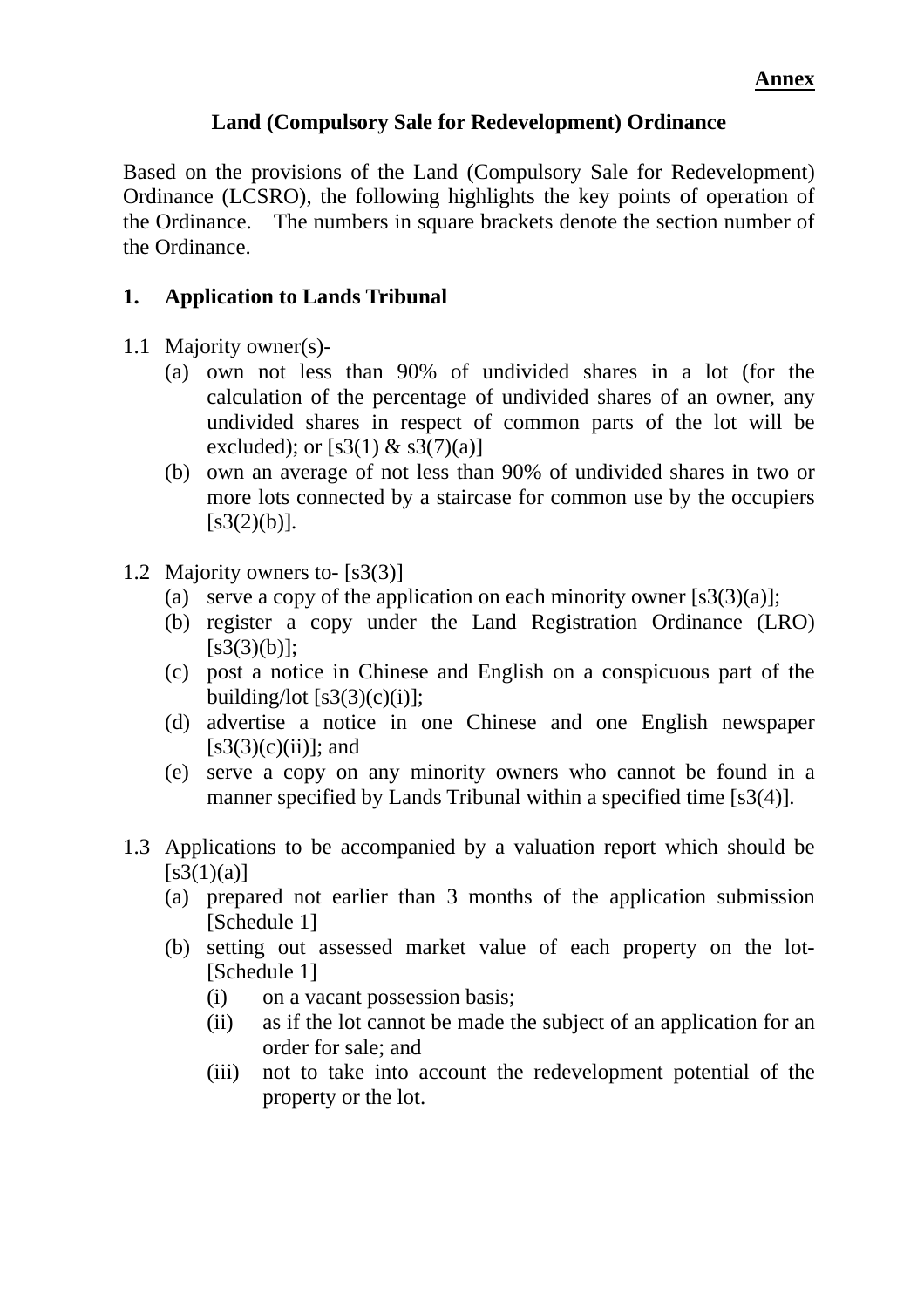# **2. Determination of Application**

- 2.1 Lands Tribunal to
	- (a) hear and determine a minority owner's dispute over the value of any property as assessed in the application.  $[s4(1)(a)(i)]$
	- (b) ensure absentee minority owners' property as assessed in the application is fair and reasonable (and when compared with the value of the majority owners' property).  $[s4(1)(a)(ii)]$
- 2.2 Lands Tribunal shall not make an order unless, after hearing the objections of the minority owners concerned, it is satisfied that  $-[s4(2)]$ 
	- (a) redevelopment of the lot is justified (whether or not the majority owner proposes to or is capable of undertaking the redevelopment)-  $[s4(2)]$ 
		- (i) due to the age or state of repair of the existing development on the lot; or
		- (ii) on one or more grounds, if any, specified in regulations  $[s4(2)(a)]$ ;
	- (b) the majority owner has taken reasonable steps to acquire undivided shares on terms that are fair and reasonable [s4(2)(b)].
- 2.3 Lands Tribunal to appoint in the order a sale trustee and specify the remuneration for the trustees' services (to be paid by the majority owner).  $[s4(1)(c) \& s4(11)]$

# **3. Publication of the Order Granted**

- 3.1 Majority owners to- [s4(4)]
	- (a) serve a copy of the order on each minority owner[s4(4)(a)];
	- (b) serve a copy on Director of Lands $[s4(4)(b)]$ ;
	- (c) advertise a notice in 1 Chinese and 1 English newspaper  $[s4(4)(c)]$ ; and
	- (d) serve a copy on any minority owners who cannot be found in a manner specified by Lands Tribunal within a specified time [s4(5)].
- 3.2 Trustees to cause a copy of the order of sale and Schedule 3 (redevelopment to be completed within 6 years or any further period as approved by Lands Tribunal) to be registered under the LRO. [s7(1)  $\&$ Schedule 3]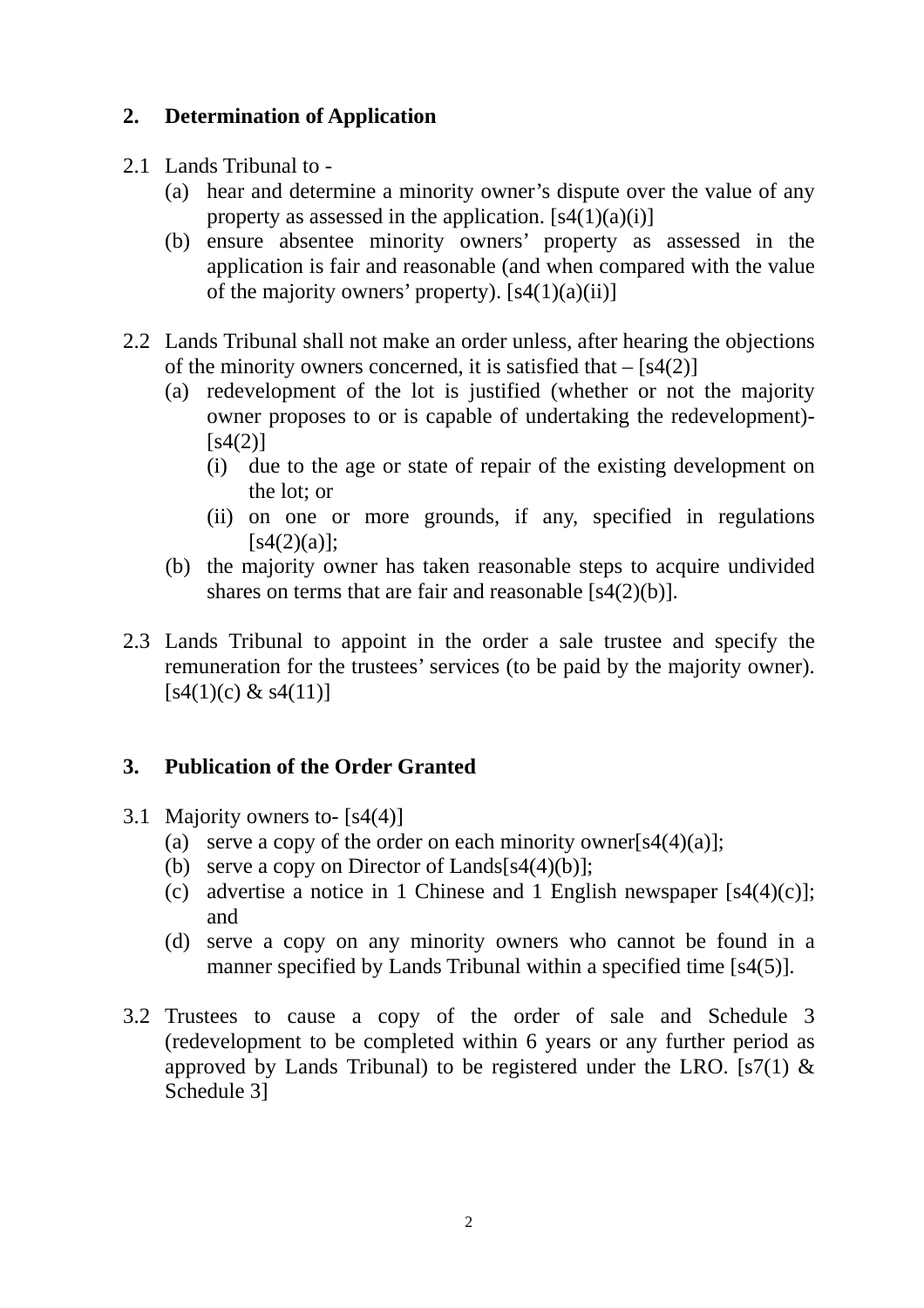# **4. Selling of Lots**

- 4.1 By auction (to the highest bidder) or other form as unanimously agreed by all owners (the whereabouts of each minority owner are known) and approved by the Lands Tribunal.  $[s5(1)(a) \& (b) \& s5(5)(a)]$
- 4.2 If the lot is not sold within 3 months immediately following the date on which the order is made or within such further period of 3 months as the Lands Tribunal may specify on application, the order shall be deemed to be of no effect.  $[s5(4)]$
- 4.3 Conditions in accordance with which a lot shall be sold by auction [Schedule 2]-
	- (a) an advertisement to be published in not less than 1 Chinese and 1 English newspaper for not less than once in each of the 3 weeks immediately preceding the date on which the auction is to be held, stating, among others, the date, time and place of the auction.
	- (b) the lot shall be sold subject to a reserve price which takes into account the redevelopment potential of the lot on its own (or where 2 or more lots are the subject of the auction, on their own) AND approved by the Lands Tribunal.
- 4.4 Conditions to which the purchaser and his successors are subject [Schedule 3] -
	- (a) there shall be redevelopment of the lots and the redevelopment shall be completed and made fit for occupation within six years after the purchaser becomes the owner;
	- (b) such further period, if any, the Lands Tribunal may allow on application.
- 4.5 Majority and minority owners may assign their rights before there is a purchaser  $[s7(5)(a)]$
- 4.6 An order of sale may be deemed to be of no effect before there is a purchaser if all the owners agree that they do not want the lot to be sold  $[s5(2)].$
- 4.7 Where there is a purchaser, the sales proceeds as well as the expenses of the auction (or other means of sale) shall be apportioned among all owners on a pro-rata basis (according to the value assessed in the valuation report attached to the application or any subsequent amendments to the assessments as approved by the Lands Tribunal). Where there is no purchaser, the majority owner shall bear the expenses of the auction  $[s10(1)(a) \& (b)$  and Part 3 of Schedule 1].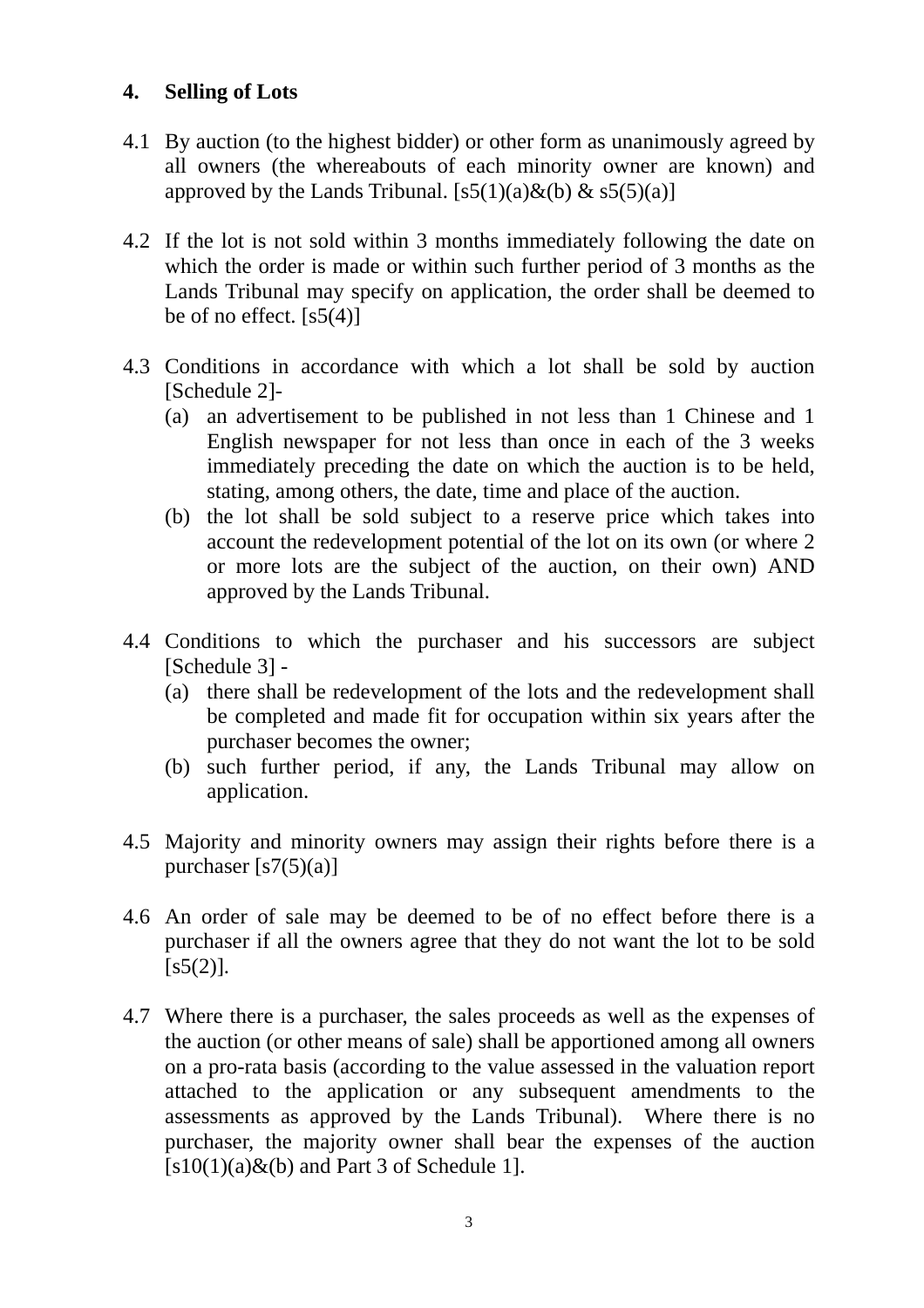# **5. Compensation to Tenants**

- 5.1 The Lands Tribunal shall not take into account any provision of the Landlord and Tenant (Consolidation) Ordinance (LTO) relating to the right of a tenant whose tenancy is terminated or is sought to be terminated in determining an application for an order of sale [s4(3)].
- 5.2 The Lands Tribunal may order that compensation be paid to a tenant for termination of tenancy [s4(6)].
- 5.3 The Lands Tribunal may take into account the following in determining the compensation -
	- (a) by reference to any of the provisions of the LTO, and whether with or without modifications [s8(3)(b)];
	- (b) the tenants' representations  $[s8(4)(a)]$ ;
	- (c) the benefits afforded to the tenant (i.e. only required to deliver vacant possession six months after the purchaser becomes the owner of the lot (mense profit))  $[s8(1)(b)(ii) \& 8(4)(b)].$
- 5.4 No compensation payable to the tenant in relation to any lease entered into on or after the date on which the order for sale of the lot concerned was made  $[s8(5)]$ .
- 5.5 Lease covers both oral or written agreement [s8(6)].
- 5.6 Upon the purchase of the lot, each ex-owner will be responsible for paying the compensation to their own "ex-tenants" occupying the lot [s8(3)]. The trustee will deduct the compensation amount specified by the Lands Tribunal from the sales proceeds before releasing the residual to the owners  $[s11(2)(c)]$ . The trustee shall not pay more than half of the compensation to the tenant before the tenant has delivered vacant possession  $[s11(4)].$
- 5.7 Notwithstanding the terms of any lease or provisions of LTO, the Lands Tribunal may specify in directions -
	- (a) termination of tenancies immediately upon the purchaser becomes the owner  $[s8(1)(b)(i)]$ ; and
	- (b) tenant to deliver vacant possession upon expiry of 6 months immediately following the day the purchaser becomes the owner  $[s8(1)(b)(ii)].$